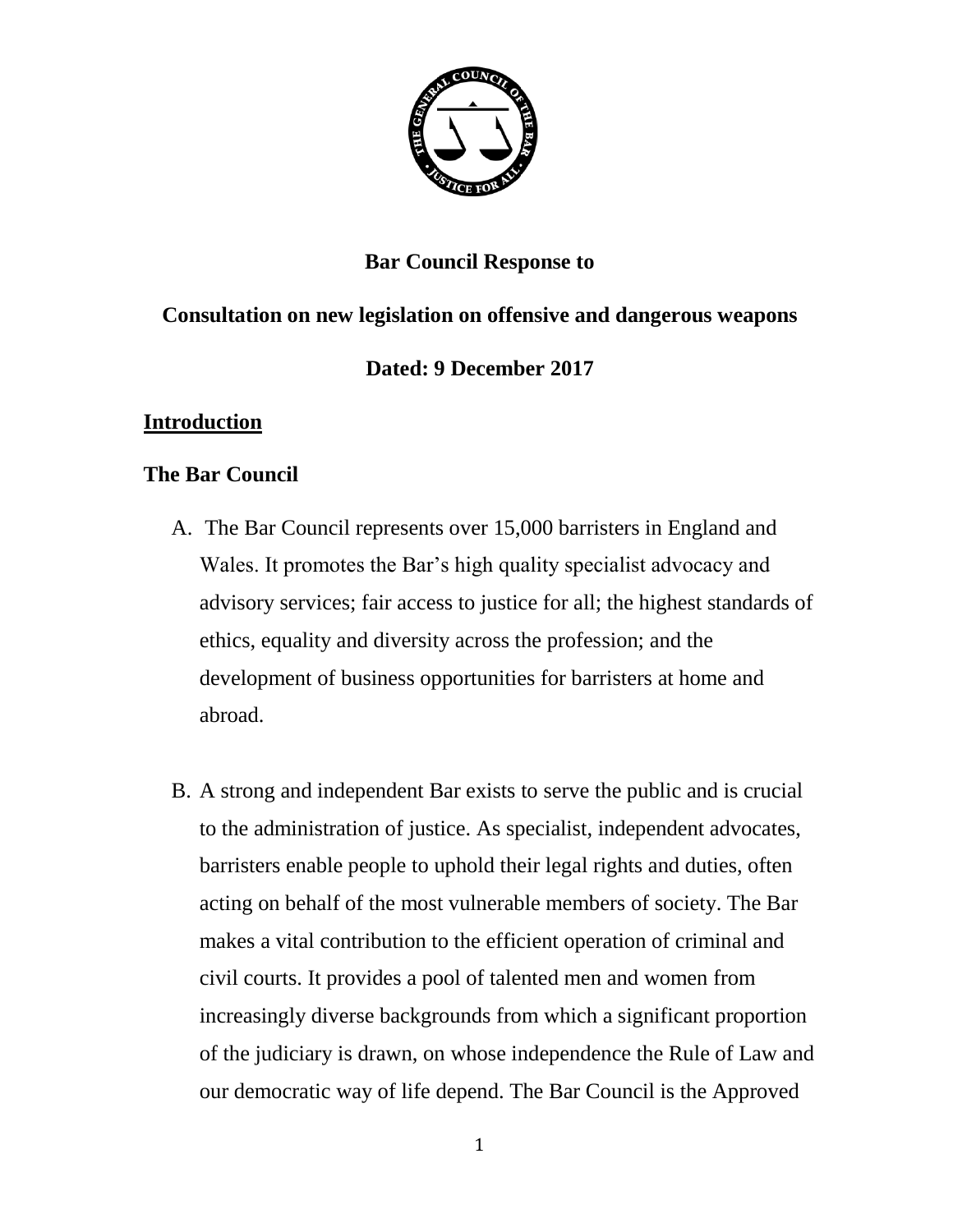Regulator for the Bar of England and Wales. It discharges its regulatory functions through the independent Bar Standards Board.

C. The following is the response from the Bar Council to the above entitled Consultation.

**1. Proposal A: Creating offences to prevent knives sold online being delivered to a private residential address and ensuring the age and identity of the purchaser are checked**

Page 1 of 10

**1. Do you agree that further action should be taken to ensure knives are not being sold online to under 18s?** 

Yes

 $\overline{\circ}$  No

Please give reasons (max 250 words)

We agree in principle that further action should be taken but are concerned as to the practicalities of the proposal.

Who should fall foul of the law in the event that a knife is delivered to a private residential address; the courier or the retailer? We envisage responsibility resting with the retailer and would endorse that course. The proposed provisions as to the courier may be more difficult to implement unless the onus is on the retailer to ensure that the courier is aware of the item in question and his/her obligations. One option would be mandatory labelling. Absent such a requirement, we are concerned that the reform could criminalise the unknowing postman.

Consideration must also be given to the type of weapons that will be covered by the reform. Section 139 CJA 1988 applies to bladed and sharply pointed articles. If the same definition were adopted then it would be an offence to deliver scissors.

We would also encourage that "private residential address" be defined. Existing case law provides that the upper landing of a block of flats which could be reached without hindrance amounted to a public place because there were no barriers or notices restricting access: *Knox v Anderton* (1982) 76 Cr App R 156. A courier leaving a parcel at such a place might therefore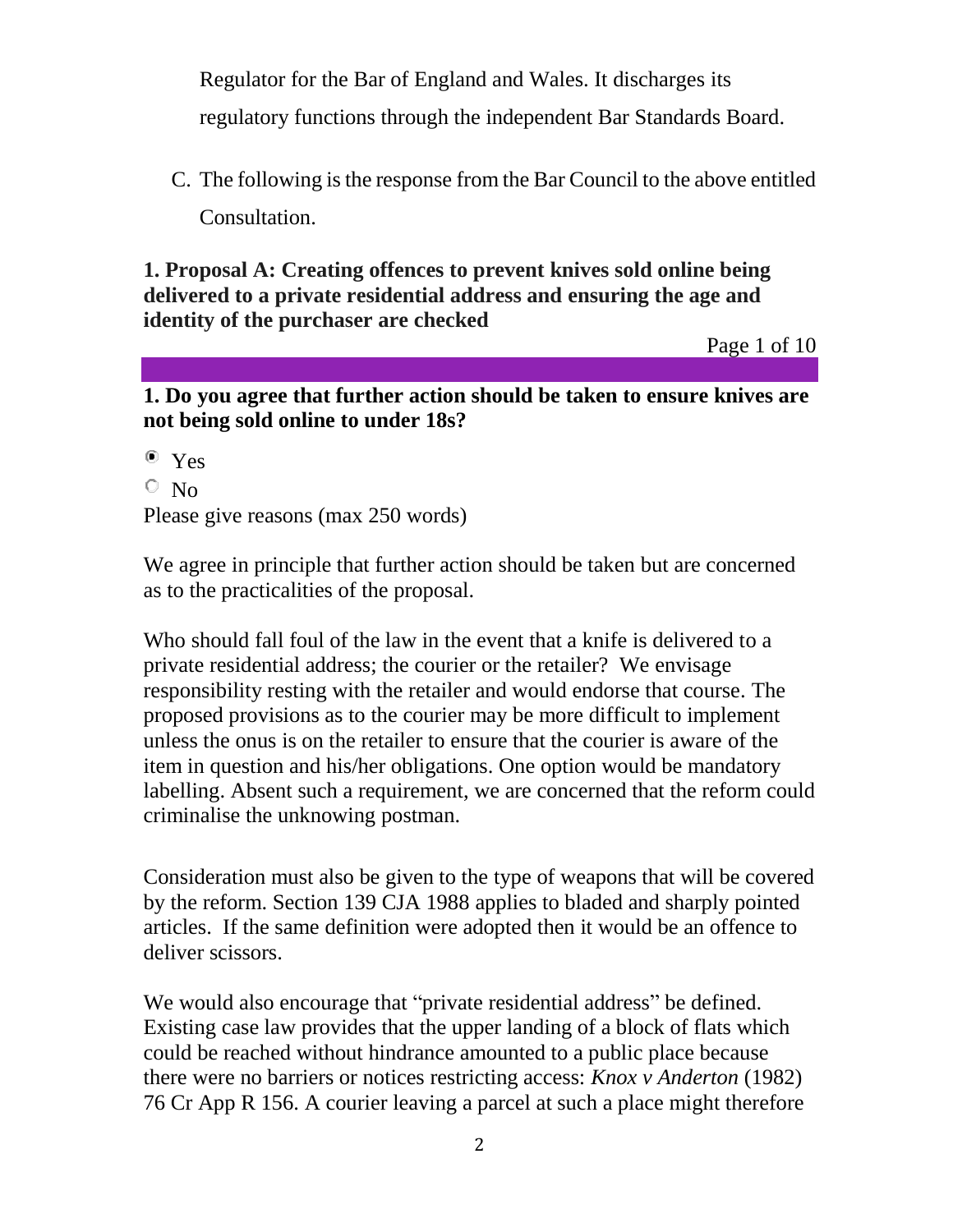have a defence. Regarding "residential", must the premises be habitually occupied; what of dual purpose addresses; and what of movable abodes like caravans?

### **2. Proposal B: Making it an offence to possess certain weapons in private**

Page 2 of 10

#### **2. Proposal B: Making it an offence to possess certain weapons in private?**

• Yes

 $\circ$  No

Please give reasons (max 250 words)

We agree in principle with the proposal because a reform of this nature would allow the police to intervene before an offensive weapon could be handled in a public place. However, the prohibition of anything undertaken in private will engage Article 8 of the European Convention on Human Rights and will therefore require careful analysis and consideration.

When drafting the 1988 Order and 1959 Act, the question of which weapons were categorised as 'offensive' was considered in light of possession of such a weapon in a public place. If the scope of that legislation is to now be extended to cover possession in private, the considerations are different and the list should be reviewed.

A definitive list of the proposed weapons ought to be provided, if it is to be extended, so that careful consideration can be given to the proportionality of their inclusion in the proposed prohibition.

Further, careful consideration needs to be given to proof of possession. There are certain offences, for example section 57of the Terrorism Act 2000, where the court may assume that the accused possessed an article if it is on the same premises as him unless he proves that he did not know of its presence or that he had no control of it. Proof of possession may be very problematic, particularly in multi-occupancy addresses, without similar statutory guidance but careful thought must be given before shifting the onus on to the suspect.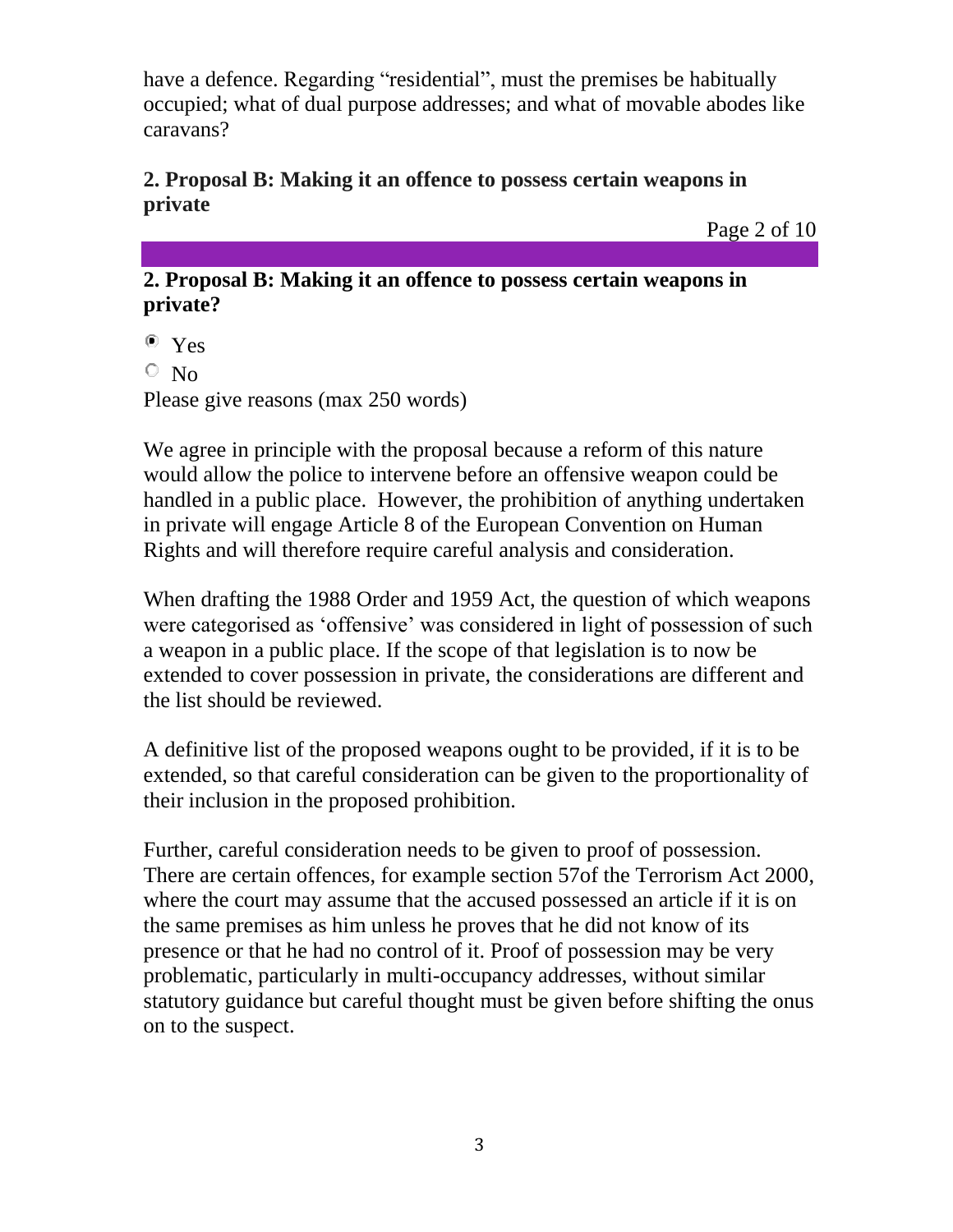**3. Proposal C: Making it an offence to possess a knife or an offensive weapon in education institutions other than schools**

Page 3 of 10

**3. Do you agree that it is in the public interest to extend the offence of possession of offensive weapons/articles with blade or point to further education colleges, sixth form colleges, designated institutions and 16-19 academies?**

**Please explain your answer and give evidence where possible, including on the scale and nature of this problem and the likely impact of such an offence.**

 $\bullet$  Yes

 $\circ$  No

Please give reasons (max 250 words)

Yes, we agree with the proposal. The rationale for prohibiting such possession to schools should extend to other education facilities.

### **4. Proposal D: Amending the offences of threatening with an article with blade or point or an offensive weapon**

Page 4 of 10

**4. Do you agree that we amend the existing offences on threatening with a knife so that the prosecution must instead prove that the victim would have feared that he/she would be likely to suffer serious physical harm?** 

Yes

 $\bullet$  No

Please give reasons (max 250 words)

We doubt the need for a reform of this nature. An individual guilty of possessing a bladed, pointed or offensive weapon would face a custodial sentence in accordance with the case of Povey [2008] EWCA Crim 1261. The sentence would be higher if the item was possessed in dangerous circumstances which include circumstances where it is feared the blade will be used. The offence of simple possession is also easier to prove that the proposed offence.

The aggravated offence of threatening with a blade carries with it much harsher sentences in recognition of the real risk of actual harm, as opposed to that which is perceived. The two offences ought not to be conflated.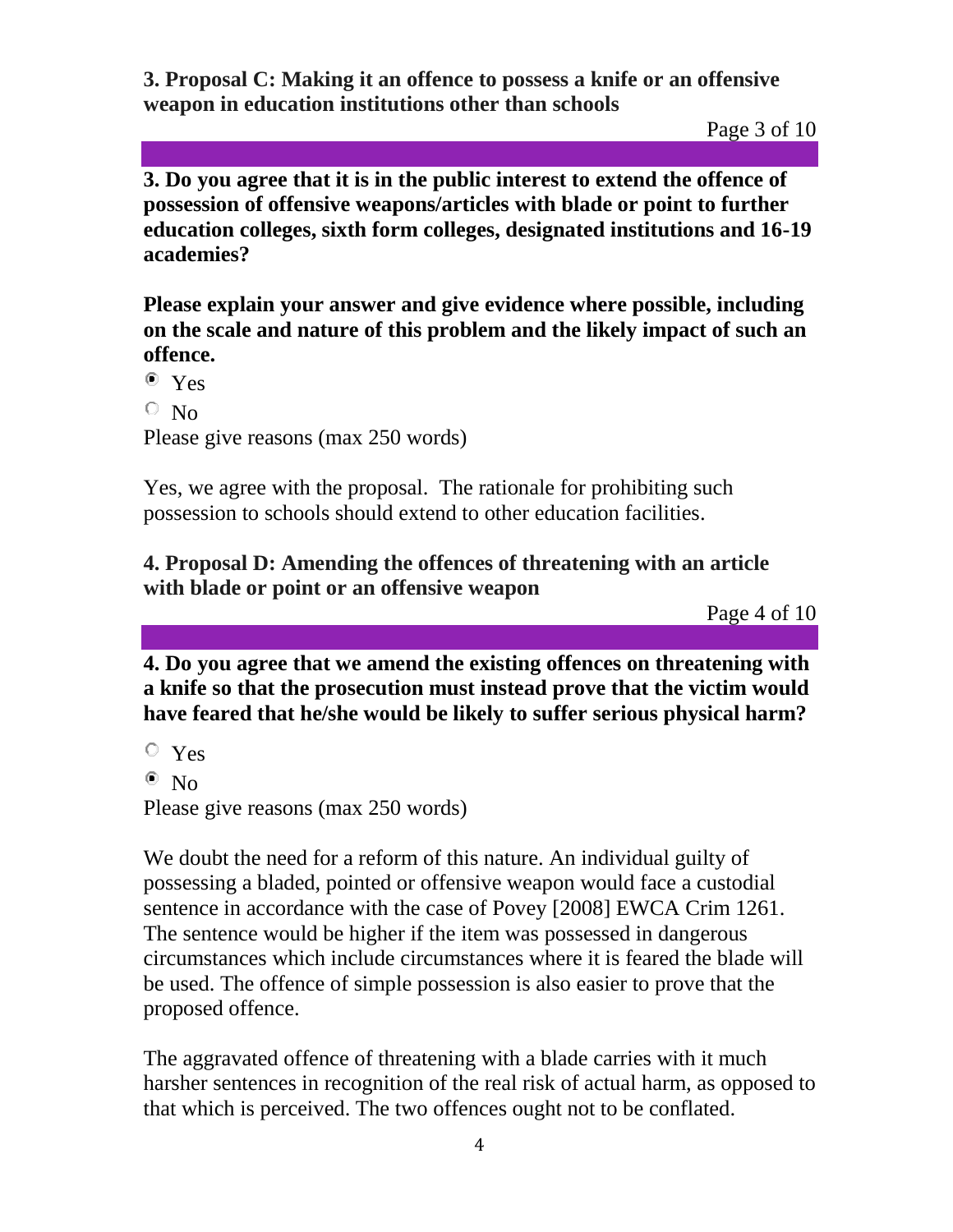In any event, the proposed reform would not necessarily make the offence easier to prove, if that is what is sought to be achieved, for it retains an objective element: the victim must be reasonable in his/her fears. Thus,

- a. The law would fail to protect a victim who was so frightened that he/she failed to contemplate the extent of the harm that he/she might suffer;
- b. The proposed reform would fail to protect victims who chose not to attend court. The law, as it currently stands, would allow bystanders to give evidence of the use of a weapon and the circumstances in which it had been used. In the absence of a victim, there may not be any admissible evidence to prove what he/she feared would happen.

There are arguably simpler ways to reform section 139AA of the CJA 1988, for example:

- a. To remove the requirement that the risk be *immediate*;
- b. To remove the requirement that the immediate risk be of *serious*  harm.
- **5. Proposal E. Updating definition of a flick knife**

Page 5 of 10

# **5. Do you agree with our updated definition of a flick knife?**

- Yes
- $\circ$  No

Please give reasons (max 250 words)

We agree that definition should be amended to reflect changes.

### **6. Proposal F: Making it an offence to sell products with certain corrosive substances to under 18s**

Page 6 of 10

### **6. Do you agree that we should make it an offence to sell certain corrosive substances to under 18s?**

Yes  $\circ$  No Please give reasons (max 250 words)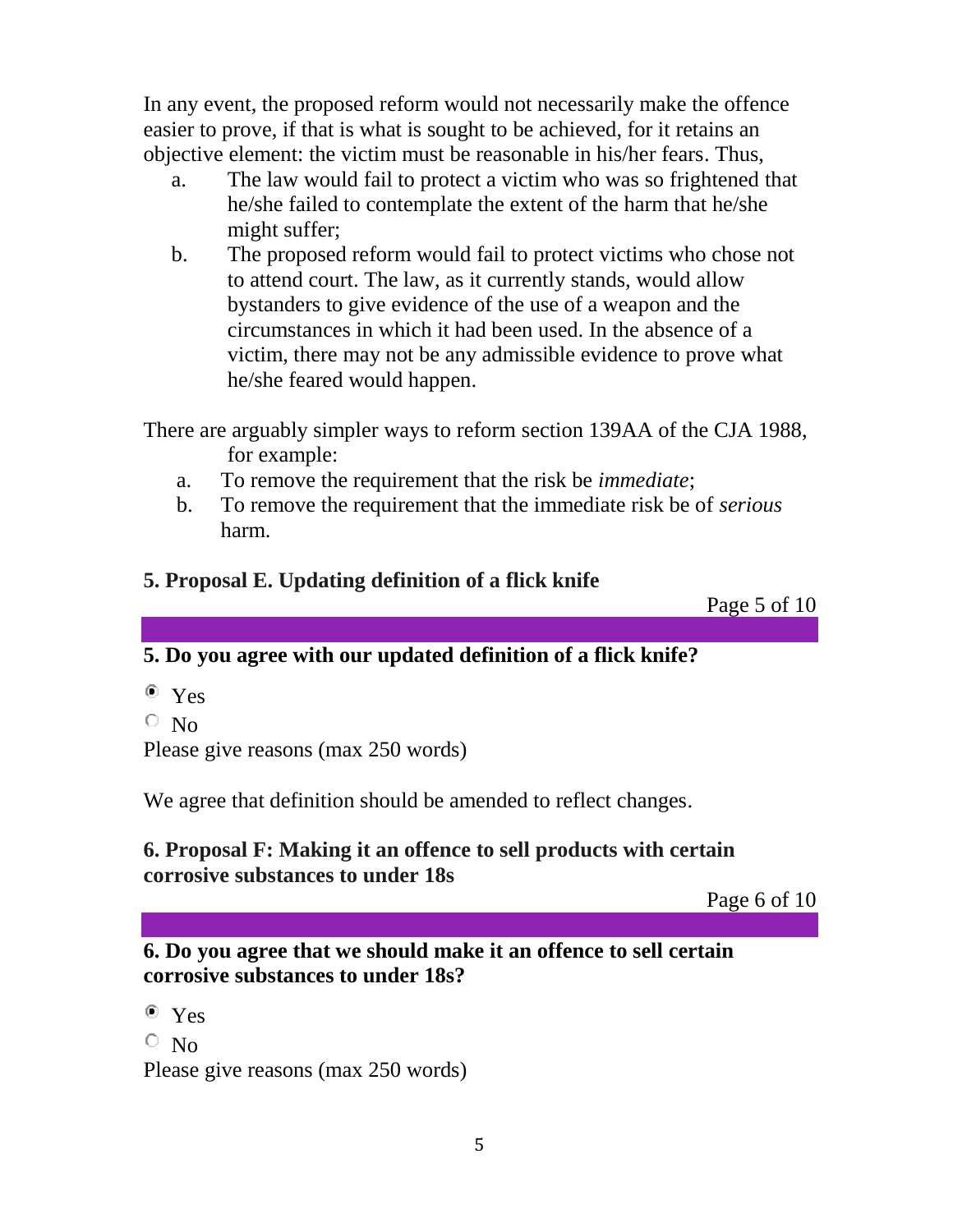We agree in principle that it should be an offence to sell the most harmful corrosive substances to those without an obvious legitimate reason for purchasing them. The particular corrosive substances to be prohibited must however be identified sufficiently. We would be keen to avoid a blanket prohibition on obvious household substances that might be corrosive as we are concerned that otherwise those aged over 16 living independently may have difficulties if they were to wish to buy certain household substances.

Further, it should be apparent as to who is to fall foul of the provision in the event of such a sale (should it be the retailer or the till-operator?); we envisage that there should be offences in relation to both with suitable defences of reasonable enquiries being made.

Consideration should also be given to a regulatory penalty, such as a restriction on the ability of a retailer to trade in specific products in the event of breach.

**7. Proposal G: Making it an offence to possess a corrosive substance in a public place** 

Page 7 of 10

**7. Do you agree that it should be an offence to possess a corrosive substance in a public place?** 

Yes

 $\circ$  No

Please give reasons (max 250 words)

We agree that there should be such an offence but what constitutes "corrosive substance" should be identified sufficiently. There is concern that to not identify substances could lead to possession of a number of "legitimate" substances potentially criminalising members of the public.

We agree that a defence that the possessor had lawful authority or a reasonable excuse should exist.

## **8. Proposal H: Prohibit.50 calibre 'materiel destruction' rifles and rapid firing rifles under section 5 of the Firearms Act 1968**

Page 8 of 10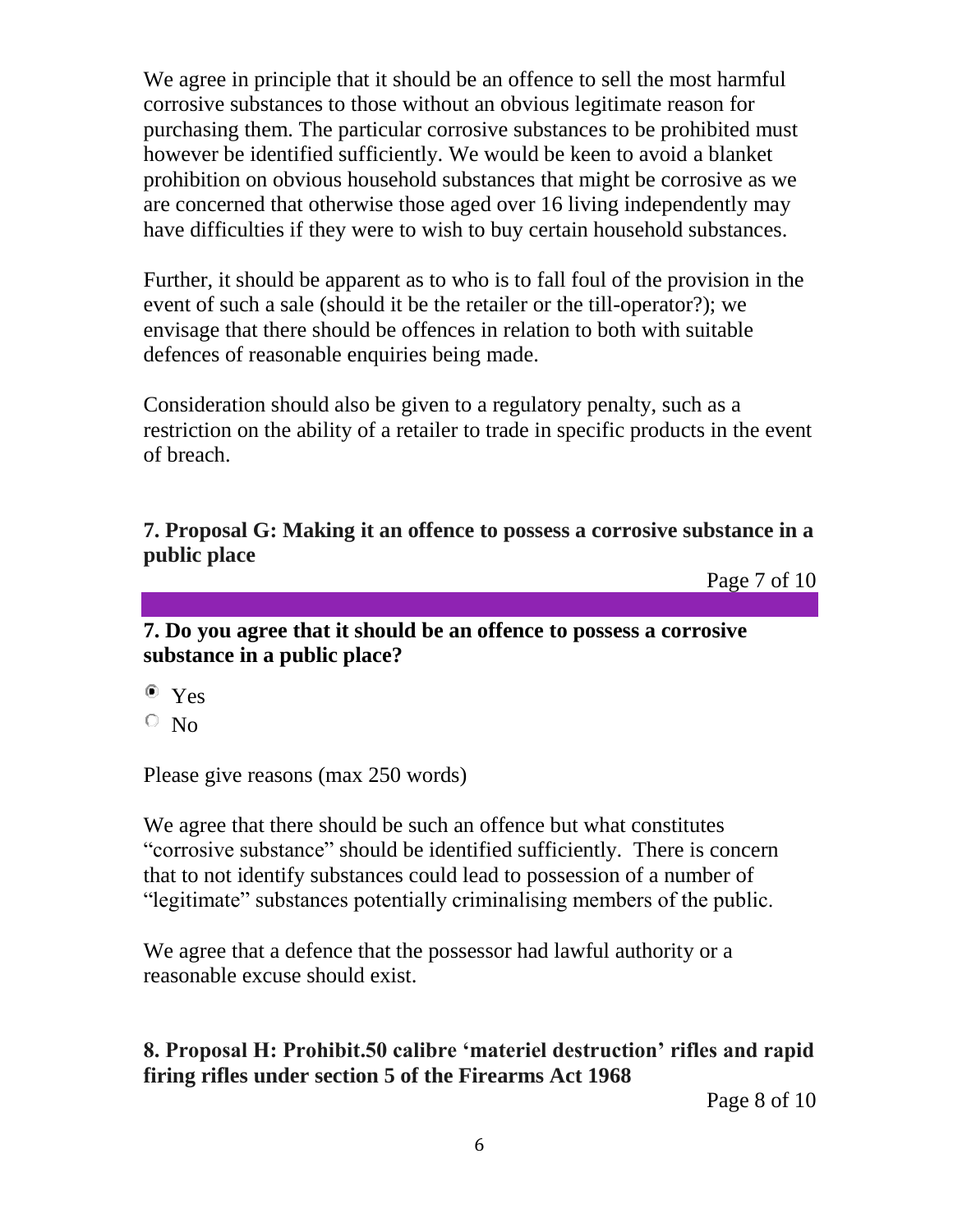#### **8. Do you agree that we should prohibit these specific weapon types under section 5 of the Firearms Act 1968?**

Yes

 $\overline{\circ}$  No

Unable to provide a definitive answer.

Please give reasons (max 250 words)

As a matter of principle we welcome legislation that addresses an identified need to protect the public. At the same time legislation that impinges on the freedom of individuals and organisations requires careful scrutiny. No information is provided in the consultation as to whether rifles of the description set out have been used to cause harm on the UK mainland or have demonstrably fallen into criminal hands. Although the numbers of sports people currently holding these rifles must be very low prohibiting possession of the weapons would curtail their sporting and recreational activities. Ultimately insufficient information has been provided as to the risk posed for us to adopt a clear stance on this issue.

# **9. Business and trade**

Page 9 of 10

We are unable to comment on this section.

## **10. About you**

Page 10 of 10

Please use this section to tell us about yourself. Providing this information is voluntary. Please be assured that responses will be treated as personal data by the Home Office in compliance with government guidance on holding personal information.

# **27. Your details:**

The Bar Council